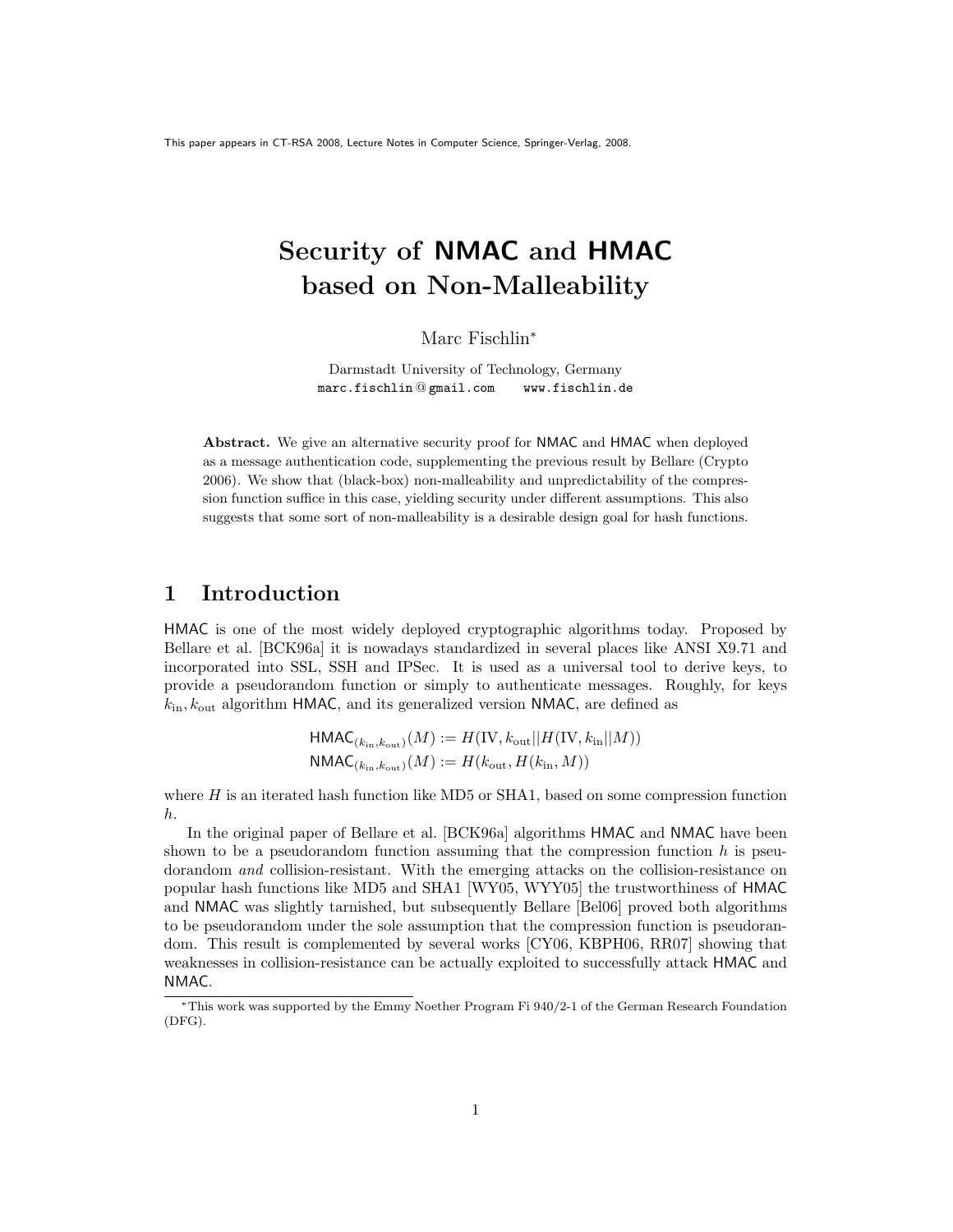Our results. Here, we present alternative assumptions about the compression function to yield a security proof for HMAC and NMAC when used as a message authentication code (MAC), instead of being deployed as a pseudorandom function. We require two orthogonal properties of the compression function which are both implied simultaneously if, for instance, the compression function  $h$  is pseudorandom:

- non-malleability: learning images of the iterated compression function (with an unknown key involved) does not lend any additional power to create another hash value under this key.<sup>1</sup>
- unpredictability: it is infeasible to predict the output of the iterated compression function (with an unknown key involved).

Intuitively, unpredictability says that it is impossibile to guess images from scratch (i.e., with no other images available). This is a very weak form of a MAC but does not guarantee the common notion of security under adaptive chosen-message attacks. Adding non-malleability then provides this stronger security notion, as seeing other images does not facilitate the task.

We also show that, if there are pseudorandom functions at all, then there are compression functions which obey these two properties but are not pseudorandom. Hence, our result shows security under weaker prerequisites on the compression function, strengthening the confidence in the security of NMAC and HMAC when deployed as a MAC. Moreover, the result here indicates that non-malleability (or at least some relaxation thereof) is an eligible property for hash functions and their designs.

Related results. We stress that Bellare [Bel06], although using a stronger assumption, also derives a stronger statement, namely, that the pseudorandomness of the compression function carries over. Since HMAC is used for distinct purposes such as key derivation or as a pseudorandom function, this security claim is required for such cases. Our result merely supplements Bellare's more general result and shows that security of MACs is somewhat easier to achieve than pseudorandomness (cf. [AB99]).

In [Bel06] Bellare also considers weaker requirements for HMAC and NMAC used as a MAC. He introduces the notion of privacy-preserving MACs and shows that this condition suffices to guarantee security of the MAC, together with the fact that the compression function is computationally almost universal which, in turn, follows from the pseudorandomness of the compression function. Although resembling each other, privacy-preserving MACs and our notion of non-malleability are in general incomparable (as we discuss in Section 5.2). Our result can therefore be seen as an alternative security claim based on different assumptions. At the same time, for some specific cases, our notion of non-malleability implies privacypreservation and thus also helps to characterize this property.

## 2 Preliminaries

We start by recalling HMAC and NMAC and then define our two properties, non-malleability and unpredictability, before formalizing security of message authentication codes.

<sup>&</sup>lt;sup>1</sup>Here, depending on the padding of the hash function, we may require a special form of "black-box" non-malleability, implemented via so-called simulatable images.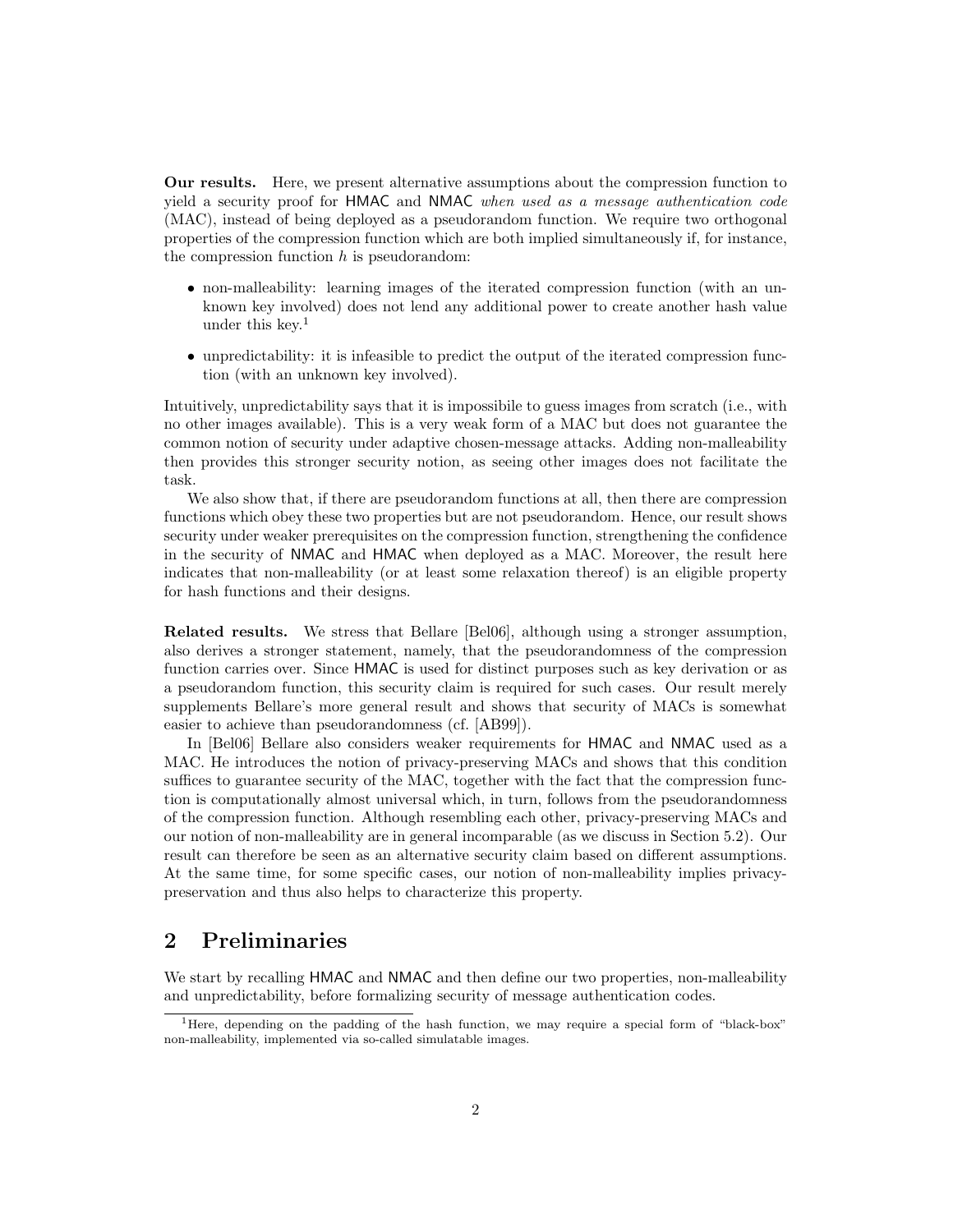#### 2.1 HMAC and NMAC

Algorithms HMAC and NMAC are built from iterated hash functions based on a compression function h, mapping  $\{0,1\}^n \times \{0,1\}^b$  to  $\{0,1\}^n$ . For such a compression function let the iteration of the compression function  $h^*(k, M)$  for input  $k \in \{0, 1\}^n$  and  $M = M[1] \dots M[n]$ , consisting of b-bit blocks  $M[i]$ , be given by the value  $z_n$ , where  $z_0 = k$  and  $z_{i+1} = h(z_i, M[i+1])$ 1) for  $i = 0, 1, \ldots, n-1$ . For notational convenience we write  $B = \{0, 1\}^b$  and  $B^{\leq N}$  $\bigcup_{i\leq N}B^i$  and  $B^+=\bigcup_{i\in\mathbb{N}}B^i$  such that  $h^*: \{0,1\}^n \times B^+ \to \{0,1\}^n$ .

Given the iterated compression function we can define the hash function  $H$  as follows. Let  $H(k, M) = h^*(k, \text{pad}(M))$  where  $\text{pad}(M)$  stands for the message padded to a multiple of b bits. Here  $pad(\cdot)$  is an arbitrary one-to-one function, and we write  $Time_{L}(pad)$  for the time to compute the padding function for any input of length at most L, and Extend<sub>L</sub>(pad) for the maximal number of bits the padding function adds to each string of at most L bits. We furthermore assume that the padding length only depends on the input length. For example, the standard padding appends a 1-bit to  $M$  and then adds the smallest number of 0-bits to obtain a multiple of b bits, such that  $\text{Time}_L(pad) = O(L + b)$  and  $\text{Extend}_L(pad) = b + 1$ .

We presume that the hash function's description also contains a fixed, public value IV and we set  $H(M) = H(IV, M)$ . Define algorithms HMAC and NMAC now as:

$$
\mathsf{HMAC}_{(k_{\mathrm{in}},k_{\mathrm{out}})}(M) := H(k_{\mathrm{out}}||H(k_{\mathrm{in}}||M))
$$
  

$$
\mathsf{NMAC}_{(k_{\mathrm{in}},k_{\mathrm{out}})}(M) := H(k_{\mathrm{out}},H(k_{\mathrm{in}},M))
$$

where keys  $k_{\text{in}}$ ,  $k_{\text{out}}$  for NMAC consist of *n*-bits each and are used instead of IV, and keys  $k_{\text{in}}$ ,  $k_{\text{out}} \in \{0,1\}$ <sup>b</sup> for HMAC are prepended to the strings.

In practice, HMAC is typically used with dependent keys  $k_{\text{in}} = k \oplus \text{ipad}$  and  $k_{\text{out}} =$  $k \oplus$  opad for fixed constants ipad = 0x3636...36 and opad = 0x5c5c...5c and a key k of at most b bits. In either case, one can view HMAC as a special case of NMAC with  $k_{\text{in}}^{\text{NMAC}} = h(\text{IV}, k_{\text{in}}^{\text{HMAC}})$  and  $k_{\text{out}}^{\text{NMAC}} = h(\text{IV}, k_{\text{out}}^{\text{HMAC}})$ .

#### 2.2 Non-Malleability and Simulatability

Non-malleability of a cryptographic function refers to the (in)ability to construct an image which is related to previously seen images. This is formalized by considering an experiment in which an adversary A can first ask to see hash values  $y_i = H(x_i)$  of pre-images  $x_i$  distributed according to some distribution X. Then A tries to find a hash value  $y^*$  of a related pre-image  $x^*$ , where related pre-images are specified through a relation R. The success probability of A should not be significantly larger than in an experiment of a simulator  $S$  which does not get to learn the images  $y_i$  but should still be able to find a related value  $y^*$ .

Non-malleability for hash functions has been defined in [BCFW07] and we follow their approach but state the property in terms of concrete security. The authors of [BCFW07] point out that the most general notion for hash functions and arbirtrary distributions and relations is not achievable. Fortunately, here we deal with the easier problem of considering only very special distributions and specific relations.

Below we formalize non-malleability for the compression function instead of the hash function to make a claim about the security propagation. In the adversary's experiment we let A "bias" the distribution of the pre-images  $x_i$  via a parameter  $p_i \in B^+$  passed to the (stateful) distribution  $\mathcal{X}(k, \cdot)$ , using a random seed k. Formally, oracle GenSample takes the parameter  $p_i$  as input, computes  $x_i \leftarrow \mathcal{X}(k, p_i)$  and the image  $y_i = h(x_i)$ . After having seen some sample images adversary  $A$  outputs an image  $y^*$  and a transformation  $T$  which maps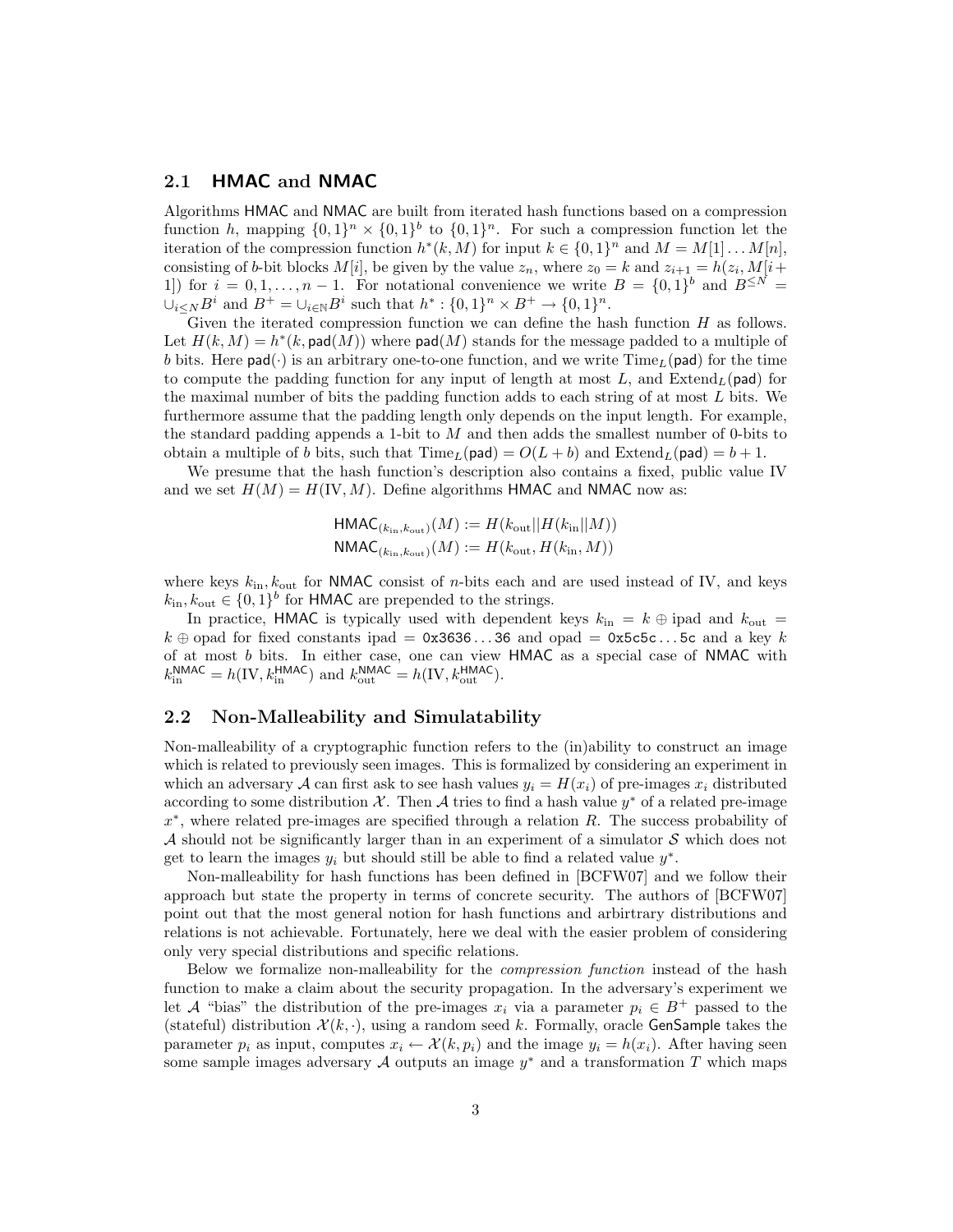$x_1, x_2, \ldots$  to  $x^*$ . That is, the adversary does not need to know the pre-image  $x^*$  when creating  $y^*$ , but must only commit to the transformation which determines  $x^*$  once  $x_1, x_2, \ldots$  become known (in fact, T produces  $x^*$  from  $k, p_1, p_2, \ldots$  from which  $x_1, x_2, \ldots$  can be derived). The simulator  ${\cal S}$  only gets a restricted oracle  ${\sf GenSample}_0$  which samples the  $x_i$ 's but does not return the image  $y_i$  to S. Still, the simulator should create a valid pair  $(T, y^*)$ .

**Definition 2.1 (Non-Malleable Compression Function)** A compression function h:  $\{0,1\}^n \times \{0,1\}^b \rightarrow \{0,1\}^n$  is called  $(t_{\mathcal{A}}, t_{\mathcal{S}}, Q, N, \mu)$ -non-malleable with respect to distribution X and relation R if for any algorithm A with running time  $t_A$  there exists a simulator S with running time  $t_{\mathcal{S}}$ , such that

$$
\text{Prob}\Big[\textit{Exp}_{h,\mathcal{A}}^{nm\text{-}adv} = 1\Big]\leq \text{Prob}\big[\textit{Exp}_{h,\mathcal{S}}^{nm\text{-}sim} = 1\big] + \mu
$$

where

 $Experiment \; Exp^{nm-adv}_{h,\mathcal{A}}\ k \leftarrow \{0,1\}^n$  $(T, y^*) \leftarrow \mathcal{A}^{\mathsf{GenSample}(k, \cdot)}$ where  $GenSample(k, p_i)$  computes  $x_i \leftarrow \mathcal{X}(k, p_i)$  $y_i = h(x_i)$ and returns  $y_i$  $x^* \leftarrow T(k, p_1, p_2, \ldots)$ Return 1 iff  $R(T, k, p_1, p_2, \ldots, x^*)$  $\wedge$   $(x^*, y^*) \notin \{(x_1, y_1), (x_2, y_2), \dots\}$  $\wedge h(x^*) = y^*$  $Experiment \; Exp^{nm-sim}_{h,\mathcal{S}} \nonumber \ \begin{aligned} & k \leftarrow \{0,1\}^n \end{aligned}$  $(T, y^*) \leftarrow \mathcal{S}^{\mathsf{GenSample}_0(k, \cdot)}()$  $where$  GenSample $_0(k,p_i)$   $\it computes$  $x_i \leftarrow \mathcal{X}(k, p_i)$  $x^* \leftarrow T(k, p_1, p_2, \ldots)$ Return 1 iff  $R(T, k, p_1, p_2, \ldots, x^*)$  $\wedge h(x^*) = y^*$ 

Here  $A$  and  $S$  each make at most  $Q$  queries to their oracle, each query having at most  $N$ blocks.

We consider here a special distribution  $\mathcal{X}_{\mathsf{NMAC}}(k, \cdot)$  which, on input  $p_i = M_i[1] \dots M_i[j+1]$ first computes the j-th iteration of the compression function  $z_i = h^*(k, M_i[1] \dots M_i[j])$  for random key k and then returns the pre-image  $x_i = (z_i, M_i[j+1])$  (from which  $y_i = h(x_i)$ ) is then derived). The relation  $R_{\text{NMAC}}$  for input  $(T, k, p_1, p_2, \ldots, x^*)$  merely checks that the transformation T computes the output  $(h^*(k, M[1] \dots M[j]), M[j + 1])$  for some constants  $M[1], \ldots, M[j+1] \in B$  hardwired into T, and such that  $M[1] \ldots M[j+1]$  has at most N blocks, and no  $p_i$  is a prefix of  $M[1] \dots M[j+1]$ . The prefix-check is necessary to prevent standard extension attacks.

In a refinement of the non-malleability notion we consider  $\pi$ -simulatable compression functions which allow to simulate images (given only a fraction  $\pi(p_i)$  of the parameter) and which can potentially be used to construct a *black-box* non-malleability simulator. Simulatability essentially says that images can be created without the (complete) pre-image, and thus immediately suggests a strategy for constructing the non-malleability simulator. Below we formalize the notion of simulatability by demanding that no efficient distinguisher can tell apart whether it is communicating with the GenSample oracle or the oracle SimAnswer simulating images:

**Definition 2.2** ( $\pi$ -Simulatability) A compression function  $h: \{0,1\}^n \times \{0,1\}^b \rightarrow \{0,1\}^n$ is called  $(t_{\mathcal{D}}, t_{\text{Sim}}, Q, N, \sigma)$ -π-simulatable for distribution X if there is an algorithm SimAnswer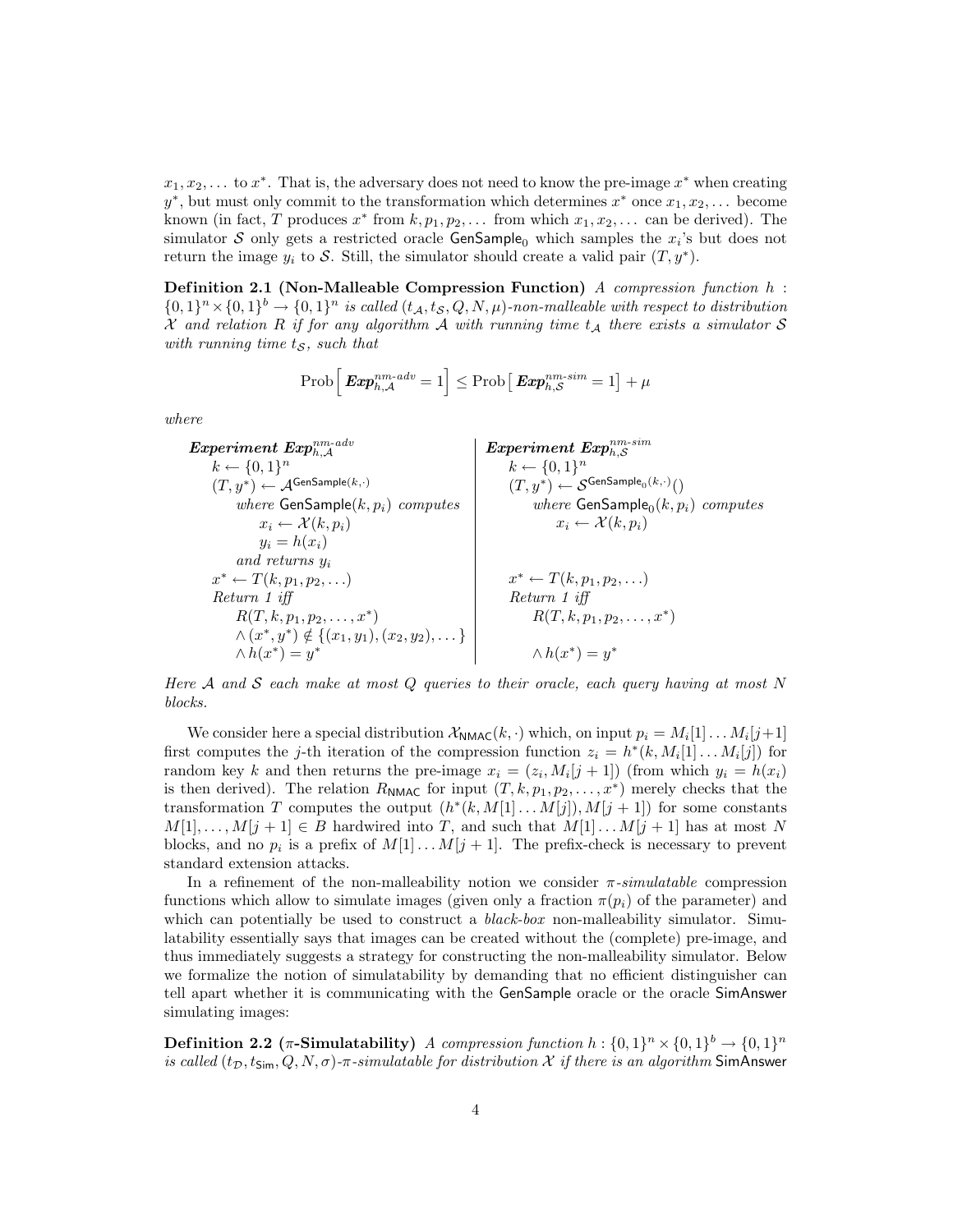running in time t<sub>Sim</sub> such that for any algorithm D running in time t<sub>D</sub> and making at most Q queries, each of at most N blocks,

$$
\mathrm{Prob}\Big[\,\mathcal{D}^{\mathsf{GenSample}(k,\cdot)}=1\Big]\leq \mathrm{Prob}\Big[\,\mathcal{D}^{\mathsf{SimAnswer}(\pi(\cdot))}=1\Big]+\sigma
$$

where oracle GenSample is defined as in Definition 2.1, and where we assume that  $D$  never queries its oracles about the same value twice. The probabilites are taken over  $\mathcal{D}'$ 's random choices, and  $k \leftarrow \{0,1\}^n$  in the first case and the randomness of SimAnswer in the second case.

Given algorithm SimAnswer one can construct a black-box non-malleability simulator as follows. Consider another algorithm Interface which basically provides the interface between the simulator's oracle GenSample<sub>0</sub> and the queries made by the simulated adversary  $\mathcal{A}$ . Then the non-malleability simulator is of the form  $S = A^{Interface(\cdot)}$ , where Interface on input  $p_i$ forwards this value to oracle GenSample<sub>0</sub> of S and then computes  $y_i \leftarrow \textsf{SimAnswer}(\pi(p_i))$ and returns it to A. This simulator basically inherits the properties of SimAnswer, namely, runs in time  $t_S = t_A + Q \cdot (\text{Time(SimAnswer)} + \text{Time}(\pi))$ , makes at most Q queries and is  $\sigma$ -close. This is under one condition: it must be possible to map the difference in the output behavior  $(T, y^*)$  of A when communicating with oracle GenSample or with oracle SimAnswer to a distinguisher with binary output. This will indeed be the case for our application.

#### 2.3 Unpredictability

A trivial example of a  $(\pi$ -simulatable) non-malleable compression function is a constant function: any information available through images is known beforehand and therefore redundant. Of course, such examples do not yield a good MAC, and in order to avoid such contrived cases we introduce the mild assumption of unpredictability. Basically, a compression function is unpredictable if one cannot determine a parameter  $p \in B^*$  (specifying a distribution as in the non-malleability definition), a message block  $m \in B$  and its image  $z = h(h^*(k, p), m)$ , before the key  $k$  is chosen:

**Definition 2.3 (Unpredictablility)** A compression function  $h: \{0,1\}^n \times \{0,1\}^b \rightarrow \{0,1\}^n$ is  $(t, N, \rho)$ -unpredictable if for any algorithm P running in time t, the probability that for  $(p, m, z) \leftarrow P()$  and  $k \leftarrow \{0, 1\}^n$  we have  $h(h^*(k, p), m) = z$  and  $p||m \in B^{\leq N}$ , is at most  $\rho$ .

In the sequel we often view p and m as one message  $M = p||m$  such that the definition says one cannot predict  $h^*(k, M) = h(h^*(k, p), m)$ . A trivial example of a  $(t, N, 2^{-n})$ unpredictable compression function is the identity function (on the key part),  $h(k, m) = k$ . Another example are pseudorandom compression functions, as we prove formally in Section 5.

The examples of a constant compression function  $h(k, m) = 0<sup>n</sup>$  and (a modification of) the "identity-on-key-part" function  $h(k, m) = k$  also separate the notions of non-malleability and unpredictability. The former function is clearly  $\pi$ -simulatable (for any  $\pi$ ) and nonmalleable —the simulator can easily simulate the oracle's answers— but not unpredictable. In contrast, a slight modification of the latter function, namely  $h(k, m) = k \oplus \text{lsb}_n(m)$  for the n least significant bits  $\text{lsb}_n(m)$  of  $m \in \{0,1\}^b$ , is unpredictable, yet malleable for  $\mathcal{X}_{\text{NMAC}}$  and  $R_{\text{NMAC}}$ . Malleability follows as an adversary is able to recover the key  $k$  from a single query about message  $m = 0^b$  and can then output the image  $k \oplus 1^n$  for message  $m^* = 1^b$  (and the corresponding transformation). A simulator, on the other hand, needs to output the image  $k \oplus m$  for constant m in clear without having any information about the key k.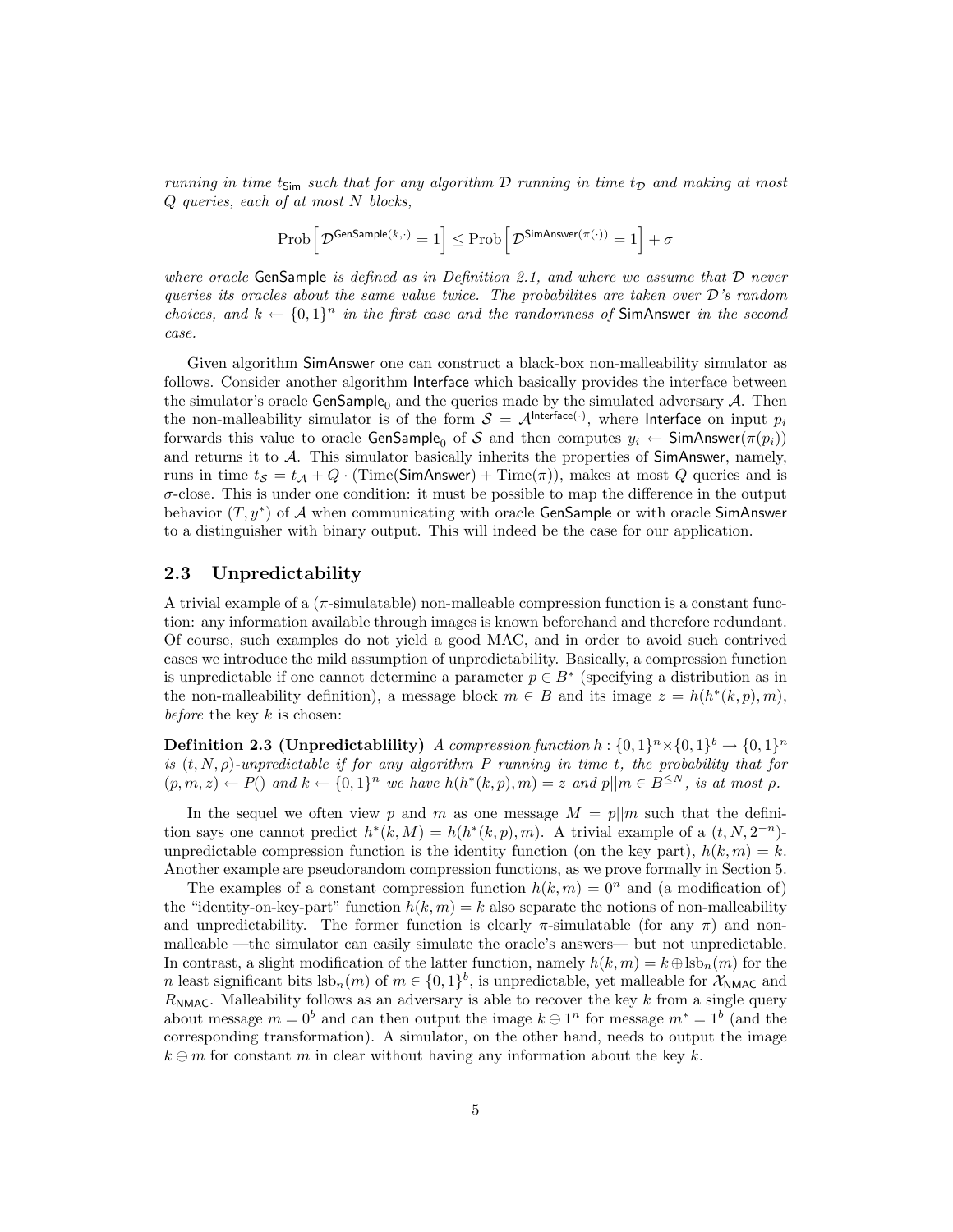We claim that  $h(k, m) = k \oplus \text{lsb}_n(m)$  is not  $\pi$ -simulatable for any  $\pi$  with output length strictly less than n. A distinguisher D merely forwards distinct random values  $m_0, m_1 \in$  $\{0,1\}^b$  and checks that the replies  $y_0, y_1$  satisfy  $y_0 \oplus y_1 \oplus m_0 \oplus m_1 = 0^n$ . For the function  $h$  this will be the case with probability 1. For SimAnswer this probability cannot be more than  $\frac{1}{2}$ , since SimAnswer lacks at least one bit of information about  $\text{lsb}_n(m_0 \oplus m_1)$  from  $\pi(m_0), \pi(m_1).$ 

#### 2.4 Message Authentication Codes

Our goal is to show that non-malleability of the compression function (plus unpredictability) gives a secure message authentication code. Formally, a message authentication code  $\mathcal{M} =$ (KeyGen, MAC,Vf) consists of three (probabilistic) algorithms, the key generation algorithm returning a key  $K \leftarrow \mathsf{KeyGen}()$ , the MAC algorithm computing a message authentication code  $\tau \leftarrow \textsf{MAC}(K, M)$  for a message M, and a verification algorithm deciding upon acceptance  $a \leftarrow \mathsf{Vf}(K, M, \tau)$  for a message M and a putative MAC  $\tau$ . MACs generated by the keyholder should always be accepted, i.e., for any  $K \leftarrow$  KeyGen(), any message M and any  $\tau \leftarrow \textsf{MAC}(K, M)$  we always have  $\textsf{Vf}(K, M, \tau) = 1$ .

**Definition 2.4** A MAC  $\mathcal{M} = (KeyGen, MAC, Vf)$  is called  $(t, Q, L, \epsilon)$ -unforgeable if for any algorithm B running in time t, the probability that for  $K \leftarrow \mathsf{KeyGen}(), (M^*, \tau^*) \leftarrow \mathcal{B}^{\mathsf{MAC}(K, \cdot)}()$ making at most Q queries  $M_1, M_2, \ldots$  to oracle  $\mathsf{MAC}(K, \cdot)$ , each query and  $M^*$  of at most L bits, we have  $\mathsf{Vf}(K, M^*, \tau^*) = 1$  and  $M^* \notin \{M_1, M_2, \dots\}$ , is at most  $\epsilon$ .

In the definition above we let the adversary make only a single verification query. Bellare et al. [BGM04] have shown that for HMAC and NMAC this implies security against adversaries which make v arbitrarily interleaved verification queries for fresh messages not queried previously. This comes with a loss of at most a factor  $v$  in security (and some minor change in the running time parameter  $t$ ).

## 3 Security of NMAC

We first show that NMAC is a secure MAC, given that the compression function is nonmalleable, simulatable and unpredictable. For simplicity we refer to NMAC as both the MAC algorithm and the scheme (with straightforward key generation and verification algorithm).

We simply state the theorem and present the proof for  $\pi$ -simulatable, where  $\pi$  is a constant function 0; afterwards we discuss that the theorem holds for more general functions. We also remark that we can give a proof based on non-malleability and unpredictability only (i.e., without simulatability) if the padding function is prefix-free. See Appendix A.

**Theorem 3.1** Let the compression function  $h: \{0,1\}^n \times \{0,1\}^b \rightarrow \{0,1\}^n$  be  $(t_A, t_S, Q, N, \mu)$ non-malleable with respect to distribution  $\mathcal{X}_{NMAC}$  and relation  $R_{NMAC}$ , and  $(t_{\mathcal{D}}, t_{\mathsf{Sim}}, Q, \sigma)$ -0simulatable for  $\mathcal{X}_{NMAC}$ . Assume further that h is  $(t_{\mathcal{S}}, N, \rho)$ -unpredictable. Then NMAC is a  $(t', Q', L', \epsilon')$ -unforgeable MAC where

$$
t' = \min\{t_{\mathcal{A}}, t_{\mathcal{S}}, t_{\mathsf{Sim}}\} - (Q+1) \cdot \mathit{Time}_{bN}(\mathit{pad}) - \Theta(NQ \log Q \cdot (\mathit{Time}(h) + n + b))
$$
  

$$
Q' = Q, \qquad L' = bN - \mathit{Extend}_{bN}(\mathit{pad}), \qquad \epsilon' \leq 4QN^2 \cdot (\rho + \mu) + \sigma.
$$

*Proof.* We first make two simplifying assumptions about the MAC adversary  $\beta$ . First we assume that  $\beta$  always pads any message before outputting it or submitting it to the MAC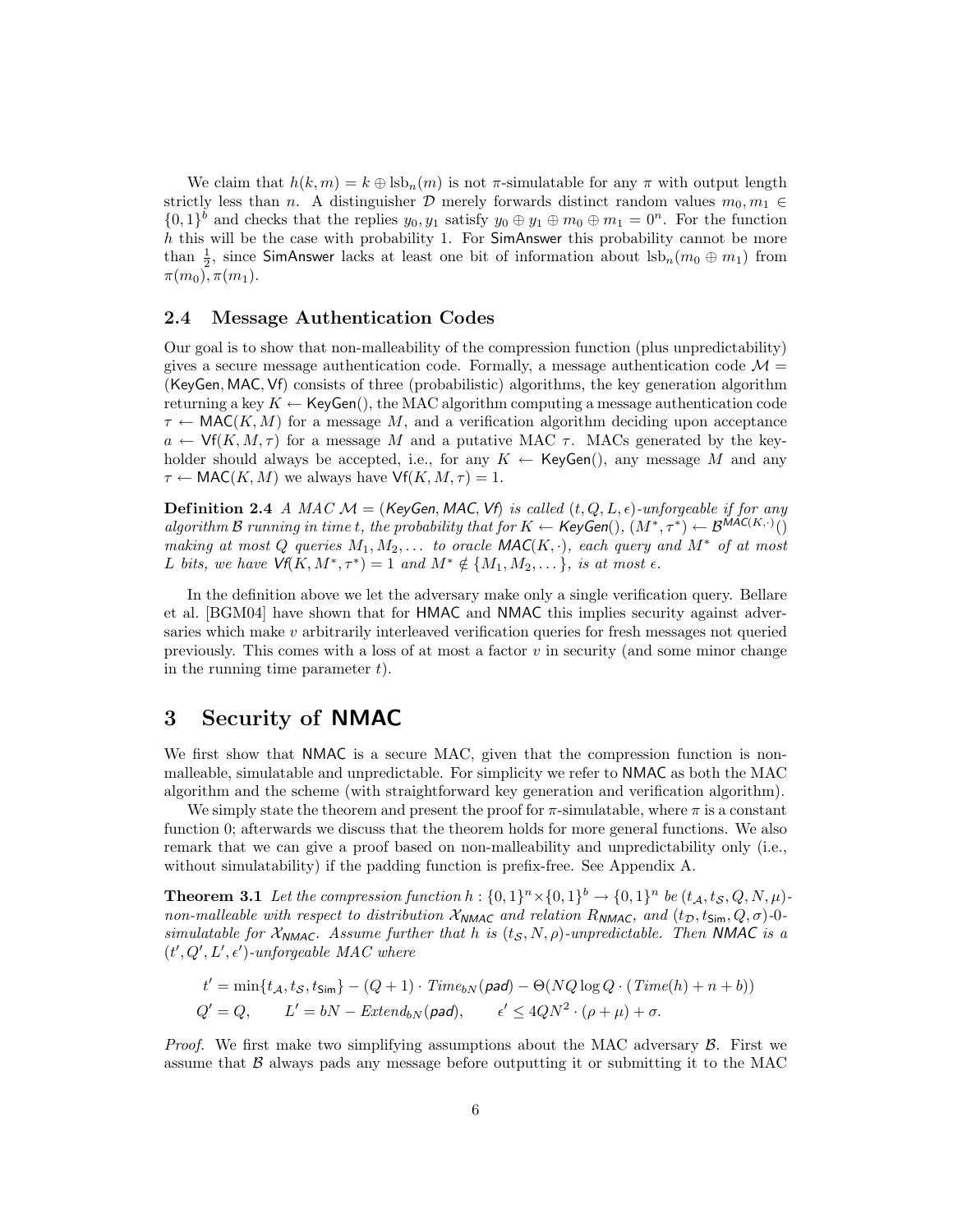oracle. Since the padding function is one-to-one, the padded forgery attempt is still distinct from all (padded) submissions. Furthermore, the adversary's running time only increases by  $(Q+1)\cdot\text{Time}_{L}(pad)$  and the length by at most  $\text{Extend}_{L}(pad)$  bits for each message. Secondly, we presume that  $\beta$  never submits the same message twice. Since the MAC computation is deterministic such queries can be easily answered by keeping track of previous queries and these checks only add the running time  $O(bNQ \log Q)$ .

For a successful attacker  $\beta$  on the MAC we distinguish between two cases:

- **Case NoColl:** In the final output the MAC adversary  $\beta$  returns a (now padded) message  $M^*$  such that  $h^*(k_{\rm in}, M^*) \neq h^*(k_{\rm in}, M_i)$  for all previous queries  $M_i$ ,  $i = 1, 2, ..., Q$ .
- **Case Coll:** The MAC adverary B returns a forgery attempt  $M^*$  such that  $h^*(k_{\text{in}}, M^*) =$  $h^*(k_{\text{in}}, M_i)$  for some *i*.

Adding (the bounds for) the two probabilities then gives an upper bound on  $\mathcal{B}$ 's success probability.

**Case NoColl.** Assume  $\beta$  succeeds and that the first case happens. Consider the following adversary  $\mathcal{A}_{\text{out}}$  against the non-malleability for distribution  $\mathcal{X}_{\text{NMAC}}$  and relation  $R_{\text{NMAC}}$ . Adversary  $\mathcal{A}_{\text{out}}$  initially chooses a key  $k_{\text{in}} \leftarrow \{0,1\}^n$  at random. It next runs a simulation of  $\mathcal{B}$ and answers each query  $M_i$  to the MAC oracle by computing locally  $z_i = h^*(k_{\text{in}}, M_i)$  and submitting  $p_i = \text{pad}(z_i)$  to its oracle GenSample. Adversary  $\mathcal{A}_{\text{out}}$  sets  $\tau_i = y_i$  for the oracle's answer and returns  $\tau_i$  to  $\mathcal{B}$ . When  $\mathcal{B}$  eventually produces its output  $(M^*, \tau^*)$  attacker  $\mathcal{A}_{\text{out}}$ computes  $z^* = h^*(k_{\rm in}, M^*)$  and prepares the transformation  $T(k, p_1, p_2, \dots)$  which computes  $h^*(k, \text{pad}(z^*))$  for fixed value  $\text{pad}(z^*)$ .  $\mathcal{A}_{\text{out}}$  finally outputs  $(T, y^*)$  for  $y^* = \tau^*$ .

It is easy to see that  $\mathcal{A}_{\text{out}}$ 's success probability in the non-malleability experiment equals the success probability of B attacking the MAC scheme, given that  $h^*(k_{\rm in}, M^*) \neq h^*(k_{\rm in}, M_i)$ for all *i*. The latter implies that  $z^* \neq z_1, z_2, \ldots$  and therefore  $(x^*, y^*) \neq (x_i, y_i)$  for all *i* in the non-malleability experiment. Furthermore, the padding function is one-to-one and appends only the same amount of bits for each  $z^*, z_1, z_2, \ldots$  such that no  $p_i$  is a prefix of  $\text{pad}(z^*)$ . Hence, by assumption, there exists a simulator S making  $t<sub>S</sub>$  steps and which is  $\mu$ -close to  $\mathcal{A}_{\text{out}}$ 's probability, but which does not get to see any image under  $h^*(k_{\text{out}},\cdot)$ . In particular, without any knowledge about  $k_{\text{out}}$ , the simulator outputs an image  $y^*$  and a transformation T involving a constant  $c \in B^{\leq N}$  such that  $h^*(k_{\text{out}}, c) = y^*$ . But since the compression function is  $(t_{\mathcal{S}}, N, \rho)$ -unpredictable, the claim for this case follows (in particular,  $\epsilon' \leq \mu + \rho$ ).

**Case Coll.** Now consider the second case, that  $\beta$  succeeds and finds a collision in the inner function. In fact, we only need that B is able to generate such a collision  $M^* \neq M_1, M_2, \ldots$ , possibly not even succeeding in forging a MAC. We then construct an attacker  $A_{in}$  on the non-malleability of the compression function, again with respect to distribution  $\mathcal{X}_{NMAC}$  and relation  $R_{NMAC}$ . The idea is that such a collision can be guessed in advance and can then be used to predict the image for the second value.

But first we assume that, instead of communicating with oracle  $\mathsf{NMAC}_{(k_{\text{in}},k_{\text{out}})}$ , adversary B instead receives the answers from oracle  $\textsf{SimAnswer}(\pi(h^*(k_{\text{in}},\cdot))) = \textsf{SimAnswer}(0)$  guaranteed by the  $\pi$ -simulatability (where  $\pi$  is constantly 0). We claim that the probability of  $\beta$ producing a collision for the inner function cannot drop by more than  $\sigma$  when communicating with SimAnswer. Else, one can easily devise a distinguisher  $D$  separating GenSample and SimAnswer.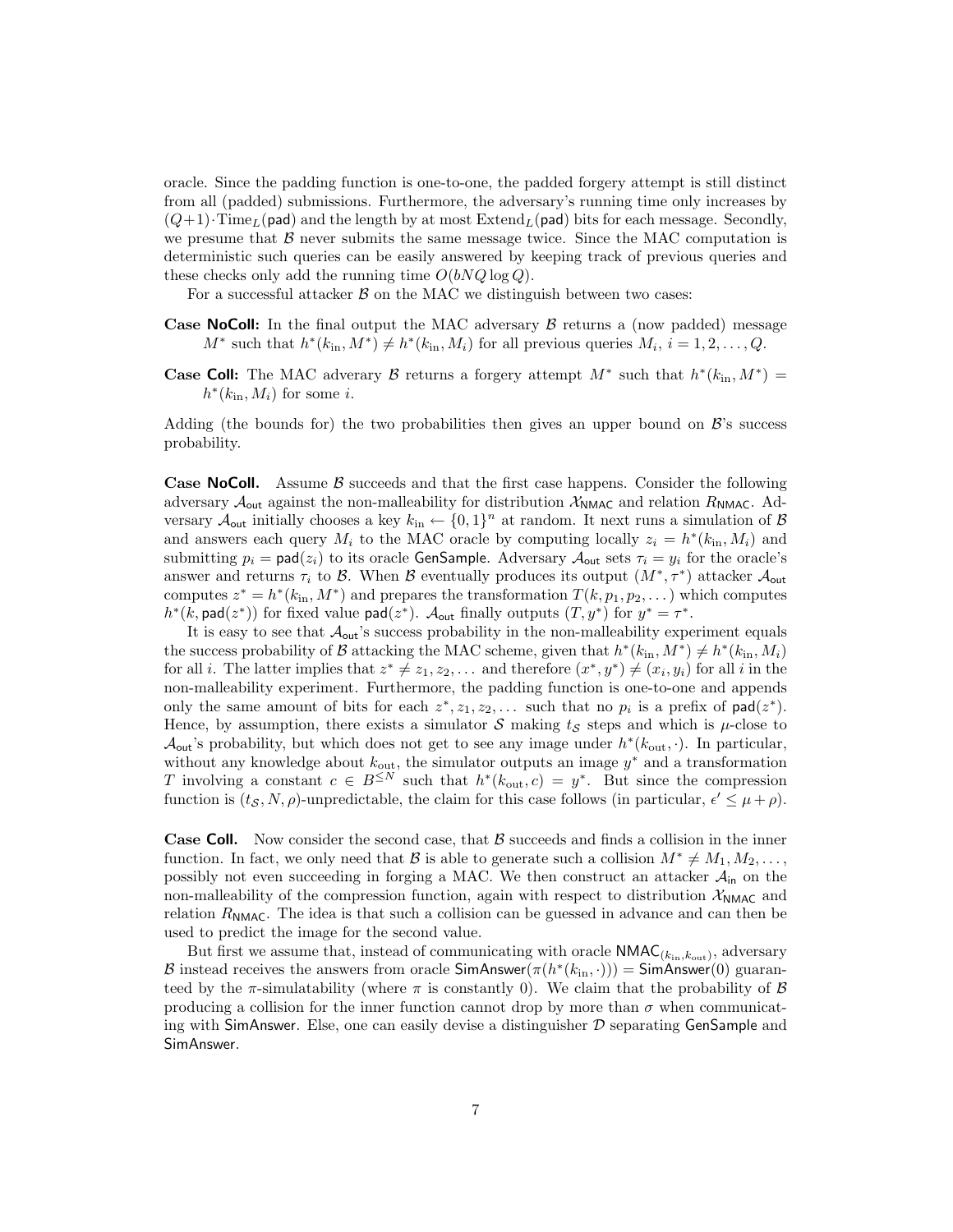More formally, distinguisher  $\mathcal D$  picks  $k_{\rm in}$  itself and is given access to an oracle either implementing  $h^*(k_{\text{out}},\cdot)$  or SimAnswer and runs a simulation of  $\mathcal{B}$ . Each query  $M_i$  of  $\mathcal{B}$  is answered by first computing  $z_i = \text{pad}(h^*(k_{\text{in}}, M_i))$ . Then  $\mathcal D$  checks if this value has appeared before, in which case  $\mathcal D$  fetches the previous answer and handing it back to  $\mathcal B$ . Else,  $\mathcal D$ forwards  $z_i$  to its oracle and returns the answer to  $\beta$ . When  $\beta$  eventually outputs a forgery attempt  $(M^*, \tau^*)$  the distinguisher verifies that  $M^* \neq M_1, M_2, \ldots$  (if not, it outputs 0), computes  $z^* = \text{pad}(h^*(k_{\text{in}}, M^*))$  and checks that there is a collision between  $z^*$  and some  $z_i$ . If so, then  $D$  outputs 1, in any other case it returns 0.

The probability of returning 1 when given access to oracle GenSample is identical to the probability that B generates a collision on the inner function between  $M^*$  and some (distinct)  $M_i$  when attacking NMAC. On the other hand, if  $\mathcal D$  is given access to SimAnswer then the probability for returning 1 corresponds exactly to the probability that  $\beta$  produces such a collision when given access to SimAnswer instead. By assumption this difference cannot be more than  $\sigma$ , taking into account that  $\mathcal D$  essentially runs in the same time as  $\mathcal B$  but needs to compute the inner function and check for collisions.

Given  $\beta$  with access to SimAnswer we now build adversary  $A_{in}$  playing against the nonmalleability of the inner function. Adversary  $A_{in}$  is granted access to oracle GenSample. It first picks random indices  $i_0$  between 1 and Q as well as  $j_0, \ell_0$  between 0 and  $N - 1$ . It also flips a coin  $c \leftarrow \{0, 1\}$ . Then it runs a black-box simulation of  $\beta$  for oracle SimAnswer (which works independent of the actual content of the queries of  $\mathcal{B}$ ). Only for the  $i_0$ -th query  $M_{i_0} = M_{i_0}[1] \dots M_{i_0}[n_{i_0}],$  if  $c = 0$ , adversary  $A_{i_0}$  also forwards  $p_{i_0} = M_{i_0}[1] \dots M_{i_0}[j_0 + 1]$  to its oracle GenSample to receive a value  $z_{i_0}' = h^*(k_{\rm in}, M_{i_0}[1] \ldots M_{i_0}[j_0+1])$ .<sup>2</sup> Note that  $\mathcal{A}_{\rm in}$ does not forward this value to B but rather uses the value generated by SimAnswer. If  $c = 1$ then A does not call its oracle at this point.

When B finally outputs  $(M^*, \tau^*)$  and we have  $c = 1$  then  $\mathcal{A}_{in}$  has not queried oracle GenSample so far, and now submits  $p^* = M^*[1] \dots M^*[\ell_0 + 1]$  to receive the value  $z' = h^*(k_{\rm in}, M^*[1] \dots M^*[\ell_0 + 1])$ .<sup>3</sup> Adversary  $\mathcal{A}_{\rm in}$  then returns  $y^* = z'$  and the transformation  $T(k_{\text{in}}, p_1, p_2, \dots)$  which for fixed  $j_0, M_{i_0}[1], \dots, M_{i_0}[j_0 + 1]$  computes the value  $x^* = (h^*(k_{\rm in}, M_{i_0}[1] \dots M_{i_0}[j_0]), M_{i_0}[j_0 + 1])$ . Else, if  $c = 0$ , then  $A_{\rm in}$  returns  $y^* = z'_{i_0}$ and the transformation  $T(k_{\text{in}}, p_1, p_2, \dots)$  which for fixed  $\ell_0, M^*[1], \dots, M^*[\ell_0 + 1]$  computes  $x^* = (h^*(k_{\rm in}, M^*[1] \dots M^*[\ell_0]), M^*[\ell_0 + 1]).$ 



Figure 1: Proof idea to Theorem 3.1: collisions among values

For the success probability note that, given that  $\beta$  creates a collision between some message  $M_i$  and  $M^*$ , adversary  $\mathcal{A}_{in}$  predicts  $i_0 = i$  and the right block numbers  $j_0, \ell_0$ 

<sup>&</sup>lt;sup>2</sup>We assume that  $j_0 < n_{i_0}$ ; else stop immediately with no output.

<sup>&</sup>lt;sup>3</sup>Again, if  $\ell_0$  exceeds the number of blocks of  $M^*$  we stop with no output.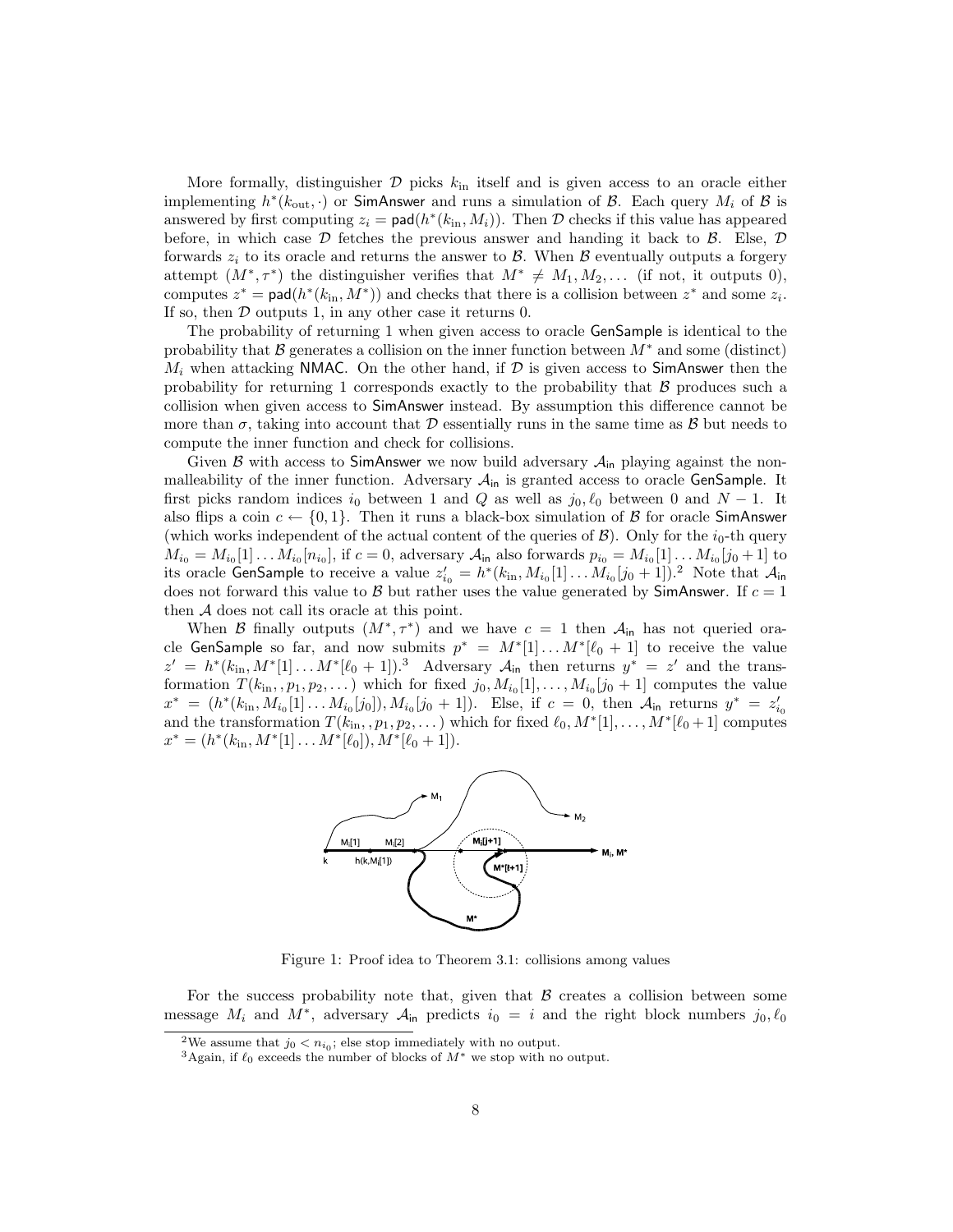such that  $M_{i_0}[1] \dots M_{i_0}[j_0 + 1] \neq M^*[1] \dots M^*[l_0 + 1]$  collide under  $h^*(k_{\text{in}}, \cdot)$  but  $x_i =$  $h^*(k_{\rm in}, M_i[1] \dots M_i[j_0]) \neq x^* = h^*(k_{\rm in}, M^*[1] \dots M^*[\ell_0])$ , with probability at least  $1/QN^2$ . See Figure 1. Furthermore, either  $M_{i_0}$  is a prefix of  $M^*$  or vice versa (or neither one is a prefix of the other one), and we make the "right" choice  $c$  with probability at least  $1/2$  to submit the message which is not a prefix to oracle GenSample. Hence,  $A_{in}$ 's success probability is only a factor  $1/2QN^2$  smaller than the one of  $\beta$  in this case. The overall running time of  $\mathcal{A}_{in}$  is essentially equal to the one of  $\mathcal{B}_{in}$ , plus some time to prepare the submissions and the final output.

By the non-malleability there must exist a simulator with  $\mu$ -close success rate to  $\mathcal{A}_{in}$ . But this simulator never gets to see any information about  $k_{\text{in}}$  and must first commit to  $y^*$  and  $M^* = M^*[1] \dots M^*[n^*]$  for  $n^* \leq N$  (via T), allowing only a success probability  $\rho$  by the unpredictability of the compression function. Hence, the probability of  $\beta$  succeeding for a collision on the inner function is at most  $2QN^2(\mu + \rho) + \sigma$ .

Compared to the proof in  $[Bel06]$ , showing that NMAC is pseudorandom given that h is pseudorandom, we obtain a different loss factor in the success probability, switching the roles of the number of queries and the length of messages  $(\Theta(QN^2)$  vs.  $\Theta(Q^2N)$  as in [Bel06]).

In the proof we have assumed that  $\pi(\cdot)$  is the constant 0-function. We note that the theorem still holds for more general cases, as long as there is a function  $\Pi$  such that  $\pi(h^*(k,M)) = \Pi(M)$  for all k, M. Recall the idea from the second part of the proof that we can simulate images for the outer function without knowing  $h^*(k_{\rm in}, M_i)$ . Yet, in order to execute SimAnswer( $\pi(h^*(k_{\rm in},\cdot))$ ) we need the information  $\pi(h^*(k_{\rm in},M_i))$ . This information is easy to derive for constant  $\pi$ , but also if we can deduce from  $M_i$  (known to us) via  $\Pi$ . Hence, the proof goes through and we obtain:

**Corollary 3.2** Let the compression function  $h: \{0,1\}^n \times \{0,1\}^b \rightarrow \{0,1\}^n$  be  $(t_A, t_S, Q, N, \mu)$ non-malleable with respect to distribution  $\chi_{NMAC}$  and relation  $R_{NMAC}$ , and  $(t_{\mathcal{D}}, t_{Sim}, Q, \sigma)$ - $\pi$ simulatable for  $\mathcal{X}_{NMAC}$ , such that there exists a function  $\Pi$  with  $\pi(h^*(k,M)) = \Pi(M)$  for all  $k \in \{0,1\}^n$  and all  $M \in B^+$ . Assume further that h is  $(t_{\mathcal{S}}, N, \rho)$ -unpredictable. Then NMAC is a  $(t', Q', L', \epsilon')$ -unforgeable MAC where

$$
t' = \min\{t_{\mathcal{A}}, t_{\mathcal{S}}, t_{\mathsf{Sim}}\} - \Theta(NQ \log Q \cdot (Time(h) + n + b + Time_{bN}(\text{pad}) + Time_{bN}(\Pi)))
$$
  

$$
Q' = Q, \qquad L' = bN - Extend_{bN}(\text{pad}), \qquad \epsilon' \le 4QN^2 \cdot (\rho + \mu) + \sigma.
$$

As an example for such a function  $\pi$  consider a 0-simulatable compression function which appends some (fixed) subset of its input M to the output, and let  $\pi$  denote the projection onto the corresponding suffix. Then this information is clearly computable from  $\Pi(M)$ . Somewhat interestingly, the simulatability requirement depends to the padding function of the hash function. Namely, in Appendix A we show that for prefix-free paddings the simulatability requirement vanishes completely.

## 4 Security of **HMAC**

As explained in [BCK96a], one can map HMAC to NMAC by considering  $k_{\text{in}}^{\text{NMAC}} = h(\text{IV}, k_{\text{in}}^{\text{HMAC}})$ and  $k_{\text{out}}^{\text{NMAC}} = h(\text{IV}, k_{\text{out}}^{\text{HMAC}})$  and

$$
\mathsf{HMAC}(k_{\mathrm{in}}^{\mathsf{HMAC}}||k_{\mathrm{out}}^{\mathsf{HMAC}},M) = \mathsf{NMAC}(k_{\mathrm{in}}^{\mathsf{NMAC}}||k_{\mathrm{out}}^{\mathsf{NMAC}},M).
$$

Put differently, HMAC includes a first step in which the NMAC-keys are computed via  $h(\text{IV}, \cdot)$ and the HMAC-keys are used as input block.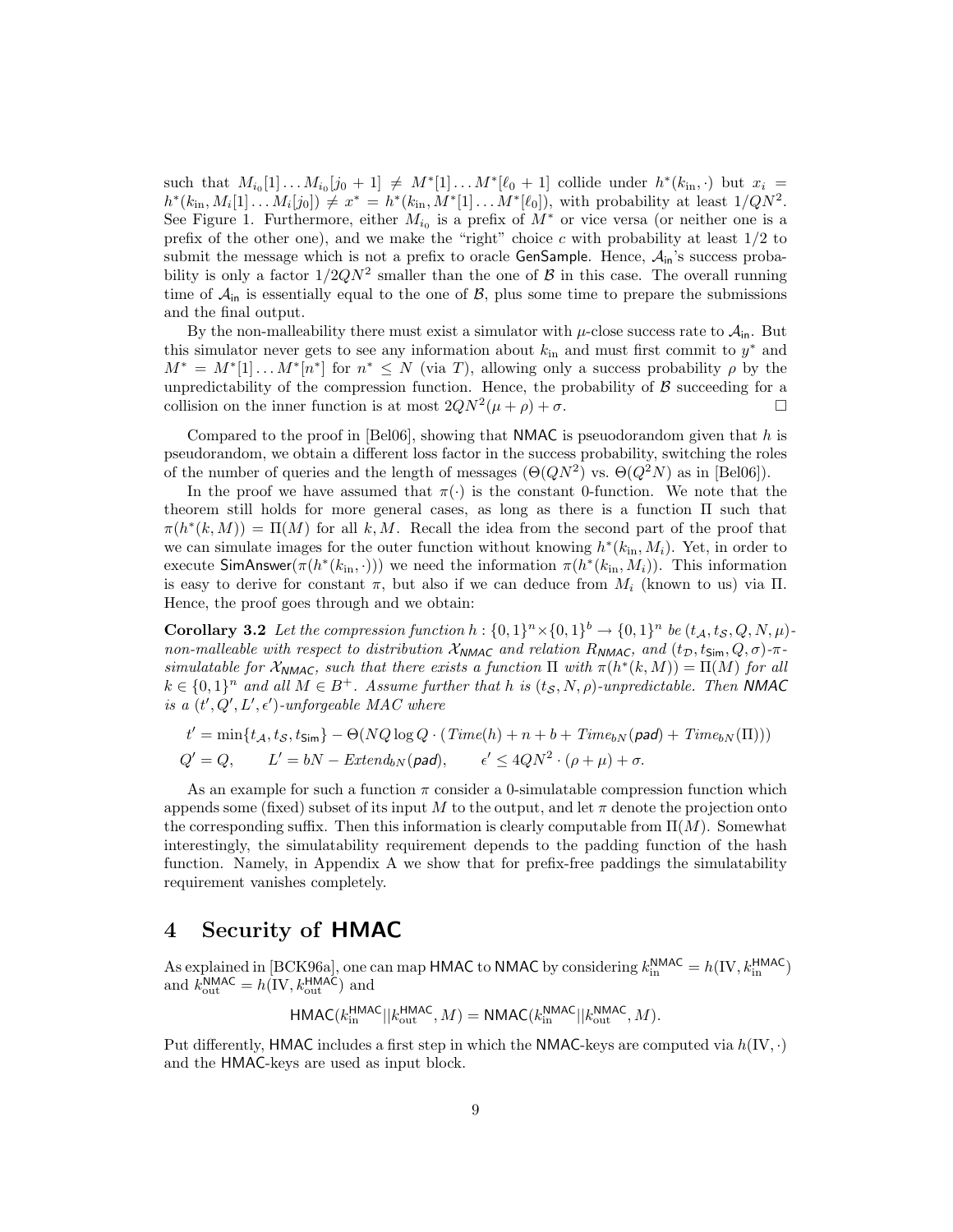To transfer the security claims from NMAC, Bellare [Bel06] defines the "dual" compression function  $\overline{h}: B \times \{0,1\}^n \to \{0,1\}^n$  with  $\overline{h}(b, a) = h(a, b)$ . Then, if h and  $\overline{h}$  are pseudorandom, the security of NMAC carries over to HMAC. For the precise claim and a discussion about the validity see [Bel06, Sections 5.1 and 5.4].

We can extend the notions of non-malleability,  $\pi$ -simulatability and unpredictability to these special cases. For this consider distribution  $\mathcal{X}_{HMAC}$  which, for input  $(k, p)$  computes  $k' = h(\mathbf{IV}, k)$  and samples  $x \leftarrow \mathcal{X}_{\mathsf{NMAC}}(k', p)$ . Analogously, relation  $R_{\mathsf{HMAC}}$  merely checks that the transformation T in the first step computes  $k' = h(IV, k)$  and proceeds as  $R_{NMAC}$ . Then we demand that h is non-malleable with respect to  $\mathcal{X}_{HMAC}$  and  $R_{HMAC}$  and  $\pi$ -simulatable for  $\chi$ <sub>HMAC</sub>.

Similarly, we say that h is HMAC-unpredictable if it is infeasible to predict  $h(h(\text{IV}, k), M)$ ; a more formal characeterization is easy to deduce. All assumptions are implied if h and  $\overline{h}$  are pseudorandom (where we only need that  $\bar{h}$  is pseudorandom with respect to distinguishers that make only a single oracle call). Under the assumptions about non-malleability,  $\pi$ simulatability for suitable  $\pi$  and unpredictability we conclude:

**Theorem 4.1** Let the compression function  $h: \{0,1\}^n \times \{0,1\}^b \rightarrow \{0,1\}^n$  be  $(t_A, t_S, Q, N, \mu)$ non-malleable with respect to distribution  $\chi_{HMAC}$  and relation  $R_{HMAC}$ , and  $(t_D, t_{Sim}, Q, \sigma)$ - $\pi$ simulatable for  $\mathcal{X}_{\text{HMAC}}$ , such that there exists a function  $\Pi$  with  $\pi(h^*(k,M)) = \Pi(M)$  for all  $k \in \{0,1\}^n$  and all  $M \in B^+$ . Assume further that h is  $(t_S, N, \rho)$ -HMAC-unpredictable. Then HMAC is a  $(t', Q', L', \epsilon')$ -unforgeable MAC where

$$
t' = \min\{t_{\mathcal{A}}, t_{\mathcal{S}}, t_{\mathsf{Sim}}\} - \Theta(NQ \log Q \cdot (Time(h) + n + b + Time_{bN}(\text{pad}) + Time_{bN}(\Pi)))
$$
  

$$
Q' = Q, \qquad L' = bN - Extend_{bN}(\text{pad}), \qquad \epsilon' \le 4QN^2 \cdot (\rho + \mu) + \sigma.
$$

For the single-keyed HMAC variant with  $k_{\text{in}} = k \oplus \text{ipad}$  and  $k_{\text{out}} = k \oplus \text{opad}$  one can in principle adapt the notions of non-malleability, simulatability and unpredictability for this case, too. Both properties are then implied if  $\bar{h}$  is pseudorandom under related-key attacks [BK03] (see also [Bel06, Section 5.3]), and single-keyed HMAC is a secure MAC under these versions of non-malleability, simulatability and unpredictability.

## 5 Relations among Security Notions

In this section we show that pseudorandom compression function have our two properties but are stronger than both properties together. We also discuss that there are (simulatable) nonmalleable compression functions which are not privacy-preserving according to the notion in [Bel06]. Below we simply write  $\$_{N,n}$  for a randomly chosen function from all mappings with domain  $B^{\leq N}$  and range  $\{0,1\}^n$ .

**Definition 5.1** A function  $f: \{0,1\}^n \times B^+ \to \{0,1\}^n$  is called  $(t, Q, N, \delta)$ -pseudorandom if, for any algorithm  $D$  running in time t, we have

$$
\mathrm{Prob}\!\left[\,\mathcal{D}^{f(k,\cdot)}=1\right]-\mathrm{Prob}\!\left[\,\mathcal{D}^{\$_{N,n}(\cdot)}=1\right]\leq\delta
$$

where the probability in the first case is over  $\mathcal{D}'$  is coin tosses and  $k \leftarrow \{0,1\}^n$ , and in the second case over D's coin tosses and the choice of  $\mathcal{S}_{N,n}$ . In both cases D makes at most Q queries to its function oracle, each query of at most N blocks.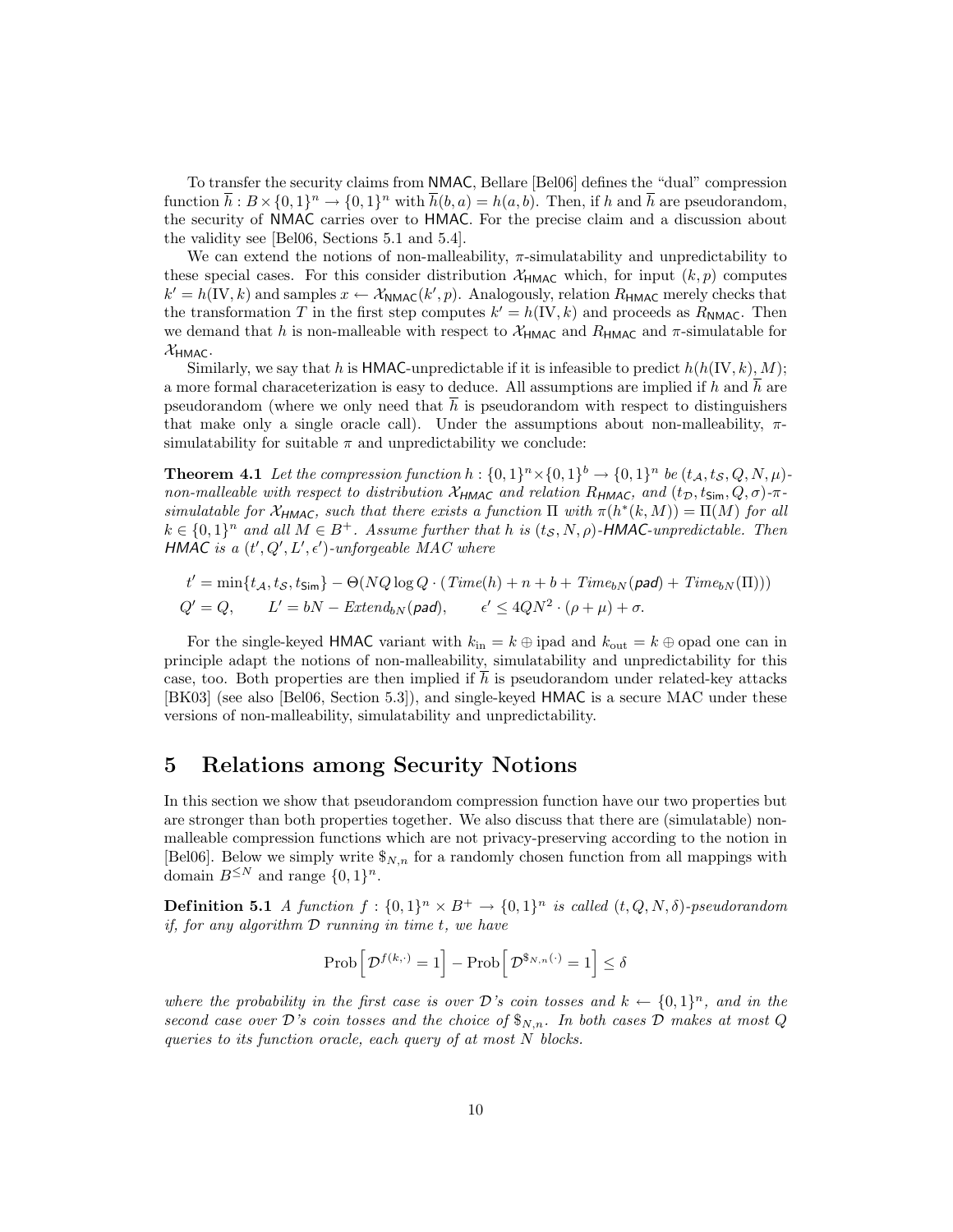Below we sometimes make use of the following fact of Bellare et al. [BCK96b] about cascaded iteration of pseudorandom functions. The statement basically says that the cascaded evaluation is also pseudorandom with respect to *prefix-free distinguishers*, i.e., distinguishers such that no oracle query is a prefix of another one:

**Lemma 5.2 ([BCK96b])** If the compression function  $h: \{0,1\}^n \times \{0,1\}^b \rightarrow \{0,1\}^n$  is  $(t, Q, 1, \delta)$ -pseudorandom, then  $h^*: \{0, 1\}^n \times B^+ \to \{0, 1\}^n$  is also  $(t', Q, N, \delta')$ -pseudorandom with respect to prefix-free distinguishers, where  $t' = t - \Theta(QNb + NTime(h))$  and  $\delta' = N\delta$ .

#### 5.1 Pseudorandom  $\Rightarrow$  Non-Malleable ∧ Unpredictable ∧ Simulatable

Recall from the security of NMAC that we defined  $\mathcal{X}_{NMAC}$  to be the distribution which, for random  $k \in \{0,1\}^n$  and parameter  $p = M[1] \dots M[j+1] \in B^+$  outputs the preimage  $x = (h^*(k, M[1] \dots M[j]), M[j + 1])$ . Also,  $R_{NMAC}$  is the relation which, on input  $T, k, p_1, p_2, \ldots, x^*$  checks that T computes  $x^* = (h^*(k, M^*[1] \ldots M^*[j]) , M^*[j+1])$  for some fixed  $M^*[1] \dots M^*[j+1]$  of at most N blocks (and checks that no  $p_i$  is a prefix of  $M^*[1] \dots M^*[j+1]).$ 

**Proposition 5.3** Let h be  $(t, Q, 1, \delta)$ -pseudorandom. Then it is also  $(t_A, t_S, Q, N, \mu)$ -nonmalleable with respect to distribution  $X_{NMAC}$  and relation  $R_{NMAC}$ , where

 $t_A = t - \Theta(QNb \log Q \cdot (Time(h) + n)), \quad t_S = t + O(bNQ \log Q + n), \quad \mu = 2N\delta.$ 

*Proof.* Consider any adversary A against non-malleability, running in time  $t_A$  and making at most  $Q$  queries. We may assume that  $A$  never queries its oracle GenSample about a parameter whose prefix has been submitted before; such values could be computed by  $A$  itself easily and skipping these oracle queries can only increase  $A$ 's success probability. This increases the adversary's running time by at most  $O(bNQ \log Q \cdot (\text{Time}(h) + n)).$ 

Construct the non-malleability simulator S running a black-box simulation of  $\mathcal A$  as follows. Each time the adversary submits a parameter  $p_i = M_i[1] \dots M_i[j+1]$  to its oracle, S emulates the oracle perfectly except that, instead of using the iterated compression function,  $S$  uses lazy sampling to simulate a truly random function.<sup>4</sup> When the adversary  $\mathcal A$  eventually outputs  $(T, y^*)$  the simulator, too, stops with this output.

For the analysis we first consider  $\mathcal{A}$ 's behavior if, instead of giving it access to  $h^*(k, \cdot)$ we use a truly random function  $\$_{N,n}$ , also to check that  $y^* = \$_{N,n}(M^*)$  for the final output (instead of verifying  $y^* = h^*(k, M^*)$ ). By the pseudorandomness of h (and therefore of h<sup>\*</sup>) we get that the probability of A winning in this new experiment is at least  $N\delta$ -close to the original success probability. This can be easily turned formally into a  $(\text{prefix-free}^5)$ distinguisher, simulating  $\mathcal A$  in a black-box way and calling its function oracle for each message and the final check that T is of the right form and that  $y^*$  is an image for  $M^*$ .

Next, consider the slightly changed experiment in which we give  $A$  random answers for its message queries as before, but then evaluate correctly  $h^*(k, M^*)$  to compare it to  $y^*$ . It is easy to see that the success probability of  $A$  in this experiment cannot grow more than  $N\delta$ , again by the pseudorandomness. That is, it is once more straightforward to construct a prefix-free distinguisher turning this into a formal statement.

<sup>&</sup>lt;sup>4</sup>Meaning that S picks an independent random string when supposed to evaluate the function on a new value, or repeats a previously given answer for previously evaluated values.

<sup>&</sup>lt;sup>5</sup>Here we use the fact that no  $p_i$  is a prefix of the message encoded in T.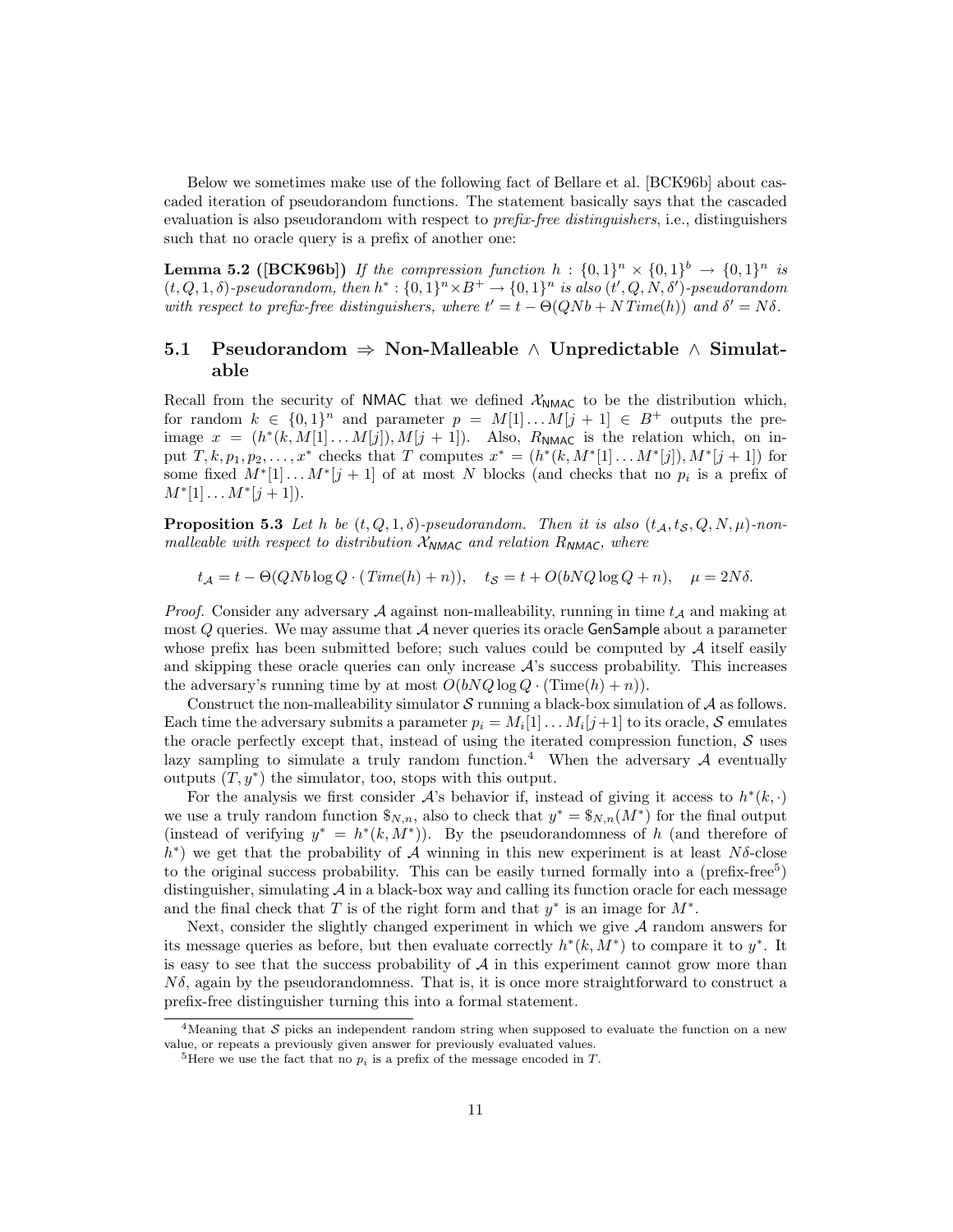But the final experiment is identical to the success probability of the simulator, showing the claim.  $\Box$ 

The proposition above shows that the same remains true for  $\pi$ -simulatable compression functions (for arbitrary  $\pi$ ) if we let SimAnswer simply return random strings.

Corollary 5.4 Let h be  $(t, Q, 1, \delta)$ -pseudorandom. Then it is  $(t_A, t_{\text{Sim}}, Q, N, \mu)$ -π-simulatable with respect to distribution  $X_{NMAC}$ , where  $\pi$  is arbitrary and

 $t_A = t - \Theta(QNb \log Q \cdot (Time(h) + n)), \quad t_{\text{Sim}} = t + O(bNQ \log Q + n), \quad \mu = N\delta.$ 

Finally, we show that pseudrandomness implies unpredictability:

**Proposition 5.5** Let h be  $(t, 1, 1, \delta)$ -pseudorandom. Then it is  $(t', N, \rho)$ -unpredictable, where  $t' = t - \Theta(QNb + N \cdot Time(h))$  and  $\rho = N(\delta + 2^{-n}).$ 

Proof. Since h is pseudorandom it remains pseudorandom if we make a single query of (at most)  $N$  blocks. Only the running time drops slightly and the distinguishing advantage increases to  $N\delta$ . But this implies that any algorithm P trying to predict a function value cannot be better than for a truly random function —which can be predicted with probability at most  $N \cdot 2^{-n}$  plus the distinguishing advantage of  $N\delta$ .

### 5.2 Non-Malleable ∧ Unpredictable ∧ Simulatable  $\#$  Pseudorandom

We next prove that non-malleability, simulatability and unpredictability together do not imply pseudorandomness. Since this result only serves as a separation we drop the viewpoint of concrete security and adopt the usual "asymptotic" notion (with regard to parameter  $n$ ). For example, being pseudorandom means to be  $(\text{poly}(n), \text{poly}(n), \text{poly}(n), \delta(n))$ -pseudorandom for any polynomial poly $(n)$  and some negligible function  $\delta(n)$  (which may depend on the polynomial). The other security notions can be adopted analogously.

Below we show that pseudorandomness is stronger than non-malleability, unpredictability and  $\pi$ -simulatability for  $\pi = 0$ . Afterwards we discuss that the claim also holds for a nontrivial functions  $\pi$  like the rightmost-bit function rmb.

**Proposition 5.6** Assume that there exists a pseudorandom compression function  $h: \{0,1\}^n \times$  $\{0,1\}^b \to \{0,1\}^n$  and a pseudorandom generator  $G: \{0,1\}^{\lfloor n/2 \rfloor} \to \{0,1\}^n$ . Then there exists a compression function  $h_{\text{sep}}: \{0,1\}^n \times \{0,1\}^b \rightarrow \{0,1\}^n$  which is (a) non-malleable with respect to distribution  $X_{NMAC}$  and relation  $R_{NMAC}$ , (b) unpredictable, (c) 0-simulatable for  $X_{NMAC}$ , but (c) not pseudorandom.

*Proof.* First consider the truncated compression function  $h_{\text{trunc}}(k, x)$  which splits the key k into  $\lfloor n/2 \rfloor$  bits  $k_L$  and the remaining  $n - \lfloor n/2 \rfloor$  bits  $k_R$ , then computes  $h(G(k_L), x)$  and outputs only the first  $n/2$  bits of the result. It follows easily from the pseudorandomness of  $G$  and  $h$  that this compression function is pseudorandom, too, and therefore non-malleable, unpredictable and 0-simulatable.

Now define  $h_{\text{sep}}(k, x) = h_{\text{trunc}}(k, x) ||0^{n - \lfloor n/2 \rfloor}$ . With this definition one can compute the iterated output  $h^*_{\text{sep}}(k, M)$  for any  $M \in B^+$  by evaluating  $h_{\text{trunc}}$  and appending  $n - \lfloor n/2 \rfloor$ bits  $\pi(x)$  to the output in each stage (including the final evaluation).

It is clear that  $h_{\text{sep}}$  is not pseudorandom, because every function evaluation yields only zeros in the right half of output. It is, however, still unpredictable. If it was not unpredictable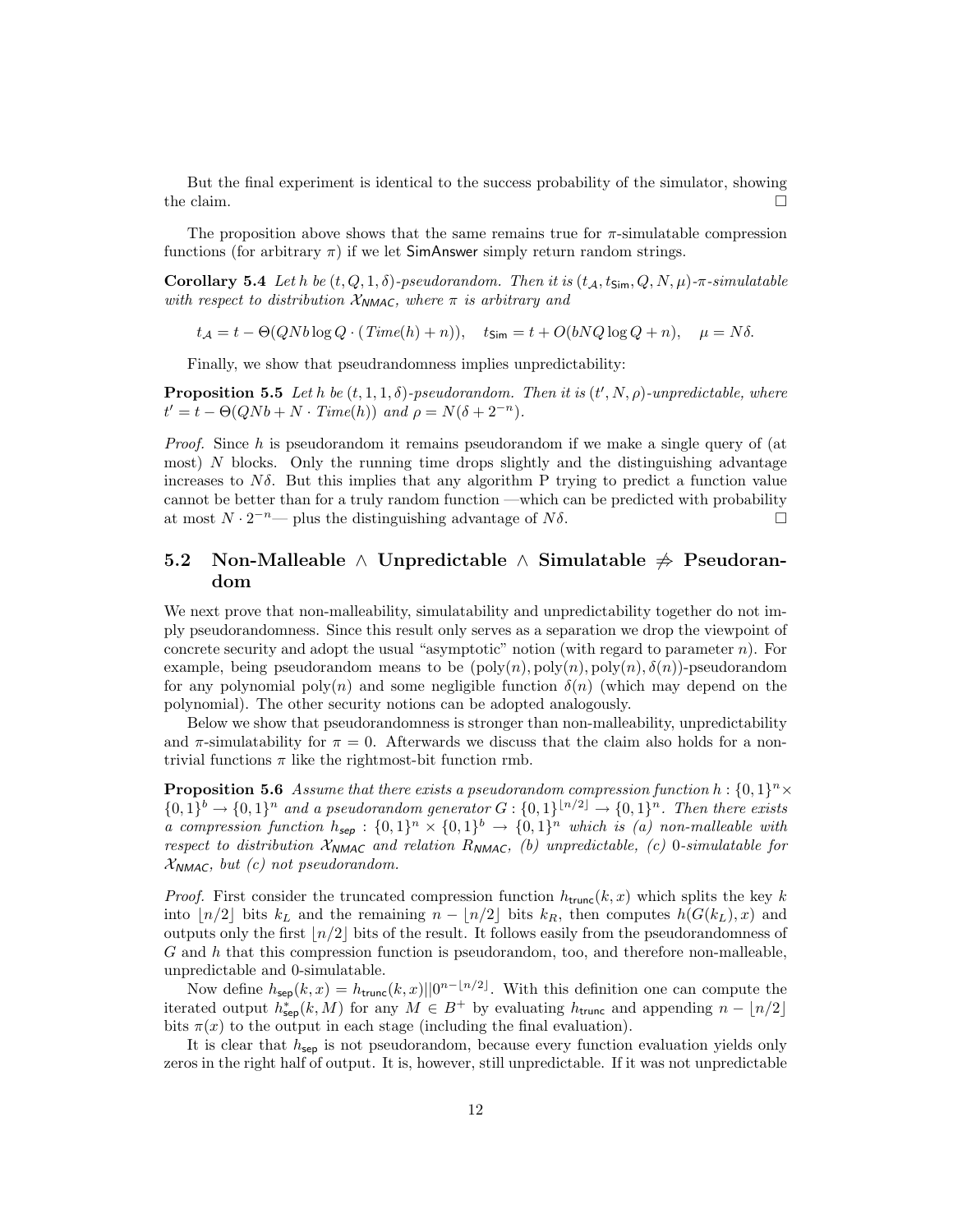this would easily contradict unpredictability of  $h_{\text{trunc}}$  by cutting off the  $n - \lfloor n/2 \rfloor$  rightmost bits from the output. Moreover,  $h_{\text{sep}}$  inherits non-malleability for  $\mathcal{X}_{\text{NMAC}}$  and  $R_{\text{NMAC}}$  from  $h_{\text{trunc}}$  because one can easily transform attackers and simulators for the two cases (by appending or cutting off zeros in the output). Simulatability can be shown easily, too, as one can output random strings followed by a sequence of zeros.  $\Box$ 

Again, the claim remains true for  $\pi$ -simulatability for some non-trivial functions  $\pi$ . For instance, if  $\pi(x)$  returns the rightmost bit rmb(x) of x and we use the compression function  $h_{\text{sep}}$  in the proof and replace the padding with zeros by  $(\text{rm}(x))^{n-[n/2]}$  —call this function  $h_{\text{rmb}}$ — then the proposition still holds. In particular, the rmb-simulatability (together with non-malleability and unpredictability) would suffice to prove NMAC to be secure.

We also remark that the example  $h_{\mathsf{rmb}}$  shows that there are  $\pi$ -simulatable (and nonmalleable and unpredictable) compression functions which are not a privacy-preserving MAC according to [Bel06]. Such a MAC has the additional property that one cannot tell if either of two messages has been MACed. However, for inputs with distinct rightmost bit this is easy for  $h_{\rm{rmb}}$ , of course. Still, 0-simulatable compression functions are privacy-preserving, giving an alternative characterization of this notion.

# Acknowledgments

We thank the anonymous reviewers for valuable comments.

# References

| [AB99]   | Jee Hea An and Mihir Bellare. Constructing VIL-MACs from FIL-MACs: Mes-<br>sage Authentication under Weakened Assumptions. Advances in Cryptology $-$<br>Crypto'99, Volume 1666 of Lecture Notes in Computer Science, pages 252–269.<br>Springer-Verlag, 1999.                           |
|----------|------------------------------------------------------------------------------------------------------------------------------------------------------------------------------------------------------------------------------------------------------------------------------------------|
| [BCFW07] | Alexandra Boldyreva, David Cash, Marc Fischlin, and Bogdan Warinschi. Non-<br><i>Malleable Hash Functions.</i> manuscript, 2007.                                                                                                                                                         |
| [BCK96a] | Mihir Bellare, Ran Canetti, and Hugo Krawczyk. Keying Hash Functions for<br><i>Message Authentication.</i> Advances in Cryptology — Crypto'96, Volume 1109<br>of Lecture Notes in Computer Science, pages 1–15. Springer-Verlag, 1996.                                                   |
| [BCK96b] | Mihir Bellare, Ran Canetti, and Hugo Krawczyk. <i>Pseudorandom Functions</i><br>Revisited: The Cascade Construction and Its Concrete Security. Proceedings of<br>the Annual Symposium on Foundations of Computer Science (FOCS)'96, pages<br>514–523. IEEE Computer Society Press, 1996. |
| [Bel06]  | Mihir Bellare. New Proofs for NMAC and HMAC: Security Without Collision-<br><i>Resistance.</i> Advances in Cryptology — Crypto 2006, Volume 4117 of Lecture<br>Notes in Computer Science, pages 602–619. Springer-Verlag, 2006.                                                          |
| [BGM04]  | Mihir Bellare, Oded Goldreich, and Anton Mityagin. The Power of Verifica-<br>tion Queries in Message Authentication and Authenticated Encryption. Number<br>2004/309 in Cryptology eprint archive. eprint.iacr.org, 2004.                                                                |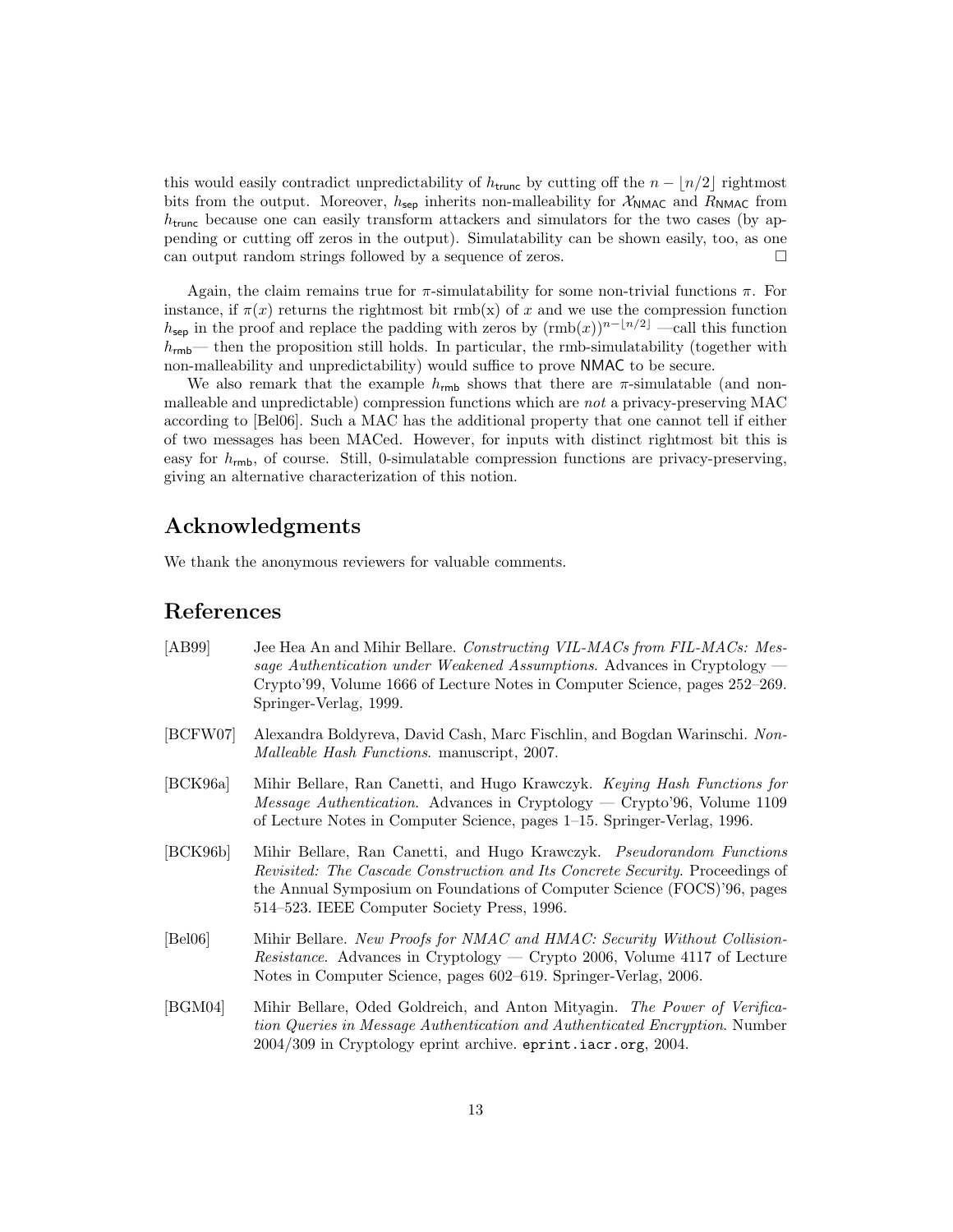- [BK03] Mihir Bellare and Tadayoshi Kohno. A Theoretical Treatment of Related-Key Attacks: RKA-PRPs, RKA-PRFs, and Applications. Advances in Cryptology — Eurocrypt 2003, Volume 2656 of Lecture Notes in Computer Science, pages 491–506. Springer-Verlag, 2003.
- [CY06] Scott Contini and Yiqun Lisa Yin. Forgery and Partial Key-Recovery Attacks on HMAC and NMAC Using Hash Collisions. Advances in Cryptology — Asiacrypt 2006, Volume 4284 of Lecture Notes in Computer Science, pages 37–53. Springer-Verlag, 2006.
- [KBPH06] Jongsung Kim, Alex Biryukov, Bart Preneel, and Seokhie Hong. On the Security of HMAC and NMAC Based on HAVAL, MD4, MD5, SHA-0 and SHA-1. Security in Communication Networks (SCN), Volume 4116 of Lecture Notes in Computer Science, pages 242–256. Springer-Verlag, 2006.
- [RR07] Christian Rechberger and Vincent Rijmen. On Authentication With HMAC and Non-Rondom Properties. Financial Cryptography (FC) 2007, Lecture Notes in Computer Science. Springer-Verlag, 2007.
- [WY05] Xiaoyun Wang and Hongbo Yu. How to Break MD5 and Other Hash Functions. Advances in Cryptology — Eurocrypt 2005, Volume 3494 of Lecture Notes in Computer Science, pages 19–35. Springer-Verlag, 2005.
- [WYY05] Xiaoyun Wang, Yiqun Lisa Yin, and Hongbo Yu. Finding Collisions in the Full SHA-1. Advances in Cryptology — Crypto 2005, Volume 3621 of Lecture Notes in Computer Science, pages 17–36. Springer-Verlag, 2005.

# A Security of NMAC for Prefix-Free Paddings

Here we show that regular (i.e., not necessarily black-box) non-malleability suffices to show security of NMAC and HMAC, given that the padding function pad() is prefix-free. Formally, the function pad() is called *prefix-free* if for any distinct  $M \neq M'$  the value pad(M) is not equal to any block-wise prefix of  $\mathsf{pad}(M')$ . An example of a prefix-free padding is the standard padding with the exception that we prepend a block containg the bit size of the original input. Then, any messages with distinct length are clearly not a prefix of each other, and for equal length messages  $\mathsf{pad}(M)$  is either longer than any block-wise prefix of  $\mathsf{pad}(M')$  or of equal length, in which case they must be distinct since  $M \neq M'$ .

**Theorem A.1** Let the compression function  $h: \{0,1\}^n \times \{0,1\}^b \rightarrow \{0,1\}^n$  be  $(t_A, t_S, Q, N, \mu)$ non-malleable with respect to distribution  $X_{NMAC}$  and relation  $R_{NMAC}$ . Assume further that h is  $(t_S, N, \rho)$ -unpredictable and that pad is prefix-free. Then NMAC is a  $(t', Q', L', \epsilon')$ unforgeable MAC where

$$
t' = \min\{t_{\mathcal{A}}, t_{\mathcal{S}}\} - (Q+1) \cdot Time_{bN}(\text{pad}) - \Theta(NQ \log Q \cdot (Time(h) + n + b))
$$
  
 
$$
Q' = Q, \qquad L' = bN - Extend_{bN}(\text{pad}), \qquad \epsilon' \le 2QN^2 \cdot (\rho + \mu).
$$

*Proof.* We remark that we again presume that  $\beta$  pads each message first and that it never queries the MAC oracle about the same message twice. The first part of the proof (the case that there is no collision between the inner value for  $M^*$  and any  $M_i$ ) is identical to the "non-prefix-free" case and is therefore omitted. We next consider the second case that  $\beta$